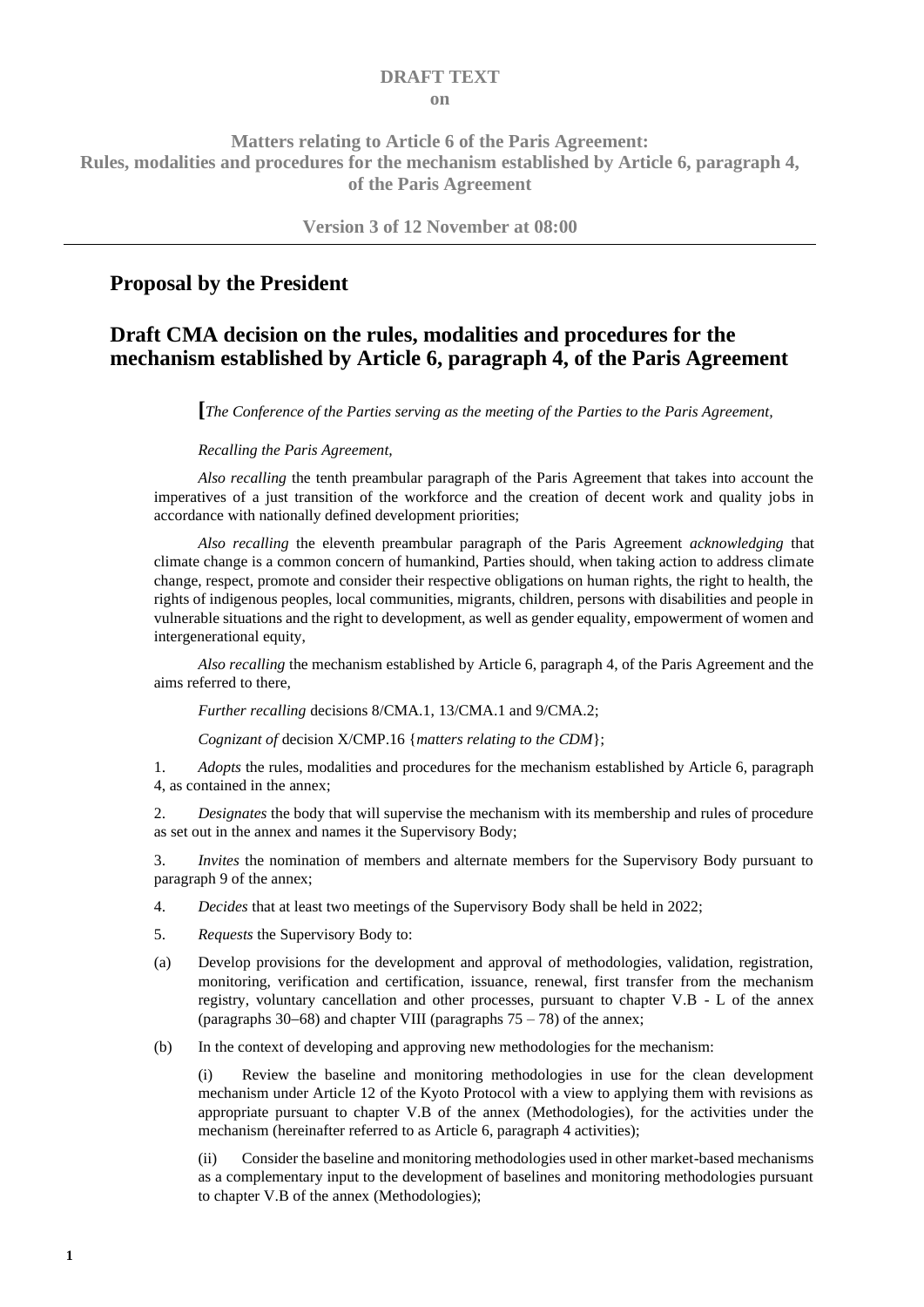- (c) Review the sustainable development tool in use for the clean development mechanism and other tools and safeguards systems in use in existing market-based mechanisms to promote sustainable development with a view to developing similar tools for the mechanism by the end of 2023;
- (d) Review the accreditation standards and procedures of the clean development mechanism with a view to applying them with revisions as appropriate, for the mechanism by the end of 2023;
- (e) Expeditiously accredit operational entities as designated operational entities;
- (f) Ensure the implementation of the requirements in paragraph 29 of the annex, in relation to least developed countries and small island developing States;
- (g) Consider ways to encourage participation by small and micro businesses in the mechanism, in particular in least developed countries and small islands developing States;
- (h) Consider opportunities to engage with the Local Communities and Indigenous Peoples Platform and its Facilitative Working Group;
- (i) Consider the Gender Action Plan and the incorporation of relevant actions into the work of the Supervisory Body;

6. *Also requests* the Supervisory Body to elaborate and further develop, on the basis of the rules, modalities and procedures contained in the annex, recommendations, for consideration and adoption by the Conference of the Parties serving as the meeting of the Parties to the Paris Agreement at its fourth session (November 2022) on:

- (a) Its rules of procedure (including in relation to transparency of meetings), and to operate and hold meetings on the basis of the annex pending any further decisions by the CMA on the rules of procedure;
- (b) Consider appropriate levels for the share of proceeds for administrative expenses and its operation, including in order to enable a periodic contribution to the share of proceeds for adaptation for the Adaptation Fund;
- (c) Activities involving removals, including appropriate monitoring, reporting, accounting for removals and crediting periods, addressing reversals, avoidance of leakage, and avoidance of other negative environmental and social impacts in addition to chapter V of the annex (Activity cycle);
- (d) The application of the requirements in chapter V.B (Methodologies) of the annex;

7. *Requests* the Subsidiary Body for Scientific and Technological Advice to develop, on the basis of the rules, modalities and procedures contained in the annex, recommendations for consideration and adoption by the Conference of the Parties serving as the meeting of the Parties to the Paris Agreement at its fourth session (November 2022) on:

- (a) Further responsibilities of the Supervisory Body and Parties that host Article 6, paragraph 4 activities in order for such host Parties to elaborate and apply national arrangements for the mechanism under the approval and supervision of the Supervisory Body;
- (b) Processes for implementation of the transition of activities from the clean development mechanism to Article 6, paragraph 4 in accordance with chapter XI. A of the annex;
- (c) Processes for implementation of chapter XI.B of the annex;
- (d) Reporting by host Parties on their Article 6, paragraph 4, activities, and the A6.4ERs issued for the Article 6, paragraph 4 activities, while avoiding unnecessary duplication of reporting information that is already publicly available;
- (e) The operation of the mechanism registry referred to in chapter VI of the annex (Mechanism registry);
- (f) The processes necessary for implementation of the share of proceeds to cover administrative expenses and the share of proceeds to assist developing country Parties that are particularly vulnerable to the adverse effects of climate change to meet the costs of adaptation in accordance with chapter VII of the annex (Levy of share of proceeds for adaptation and administrative expenses);
- (g) The processes necessary for delivery of overall mitigation in global emissions in accordance with chapter VIII of the annex;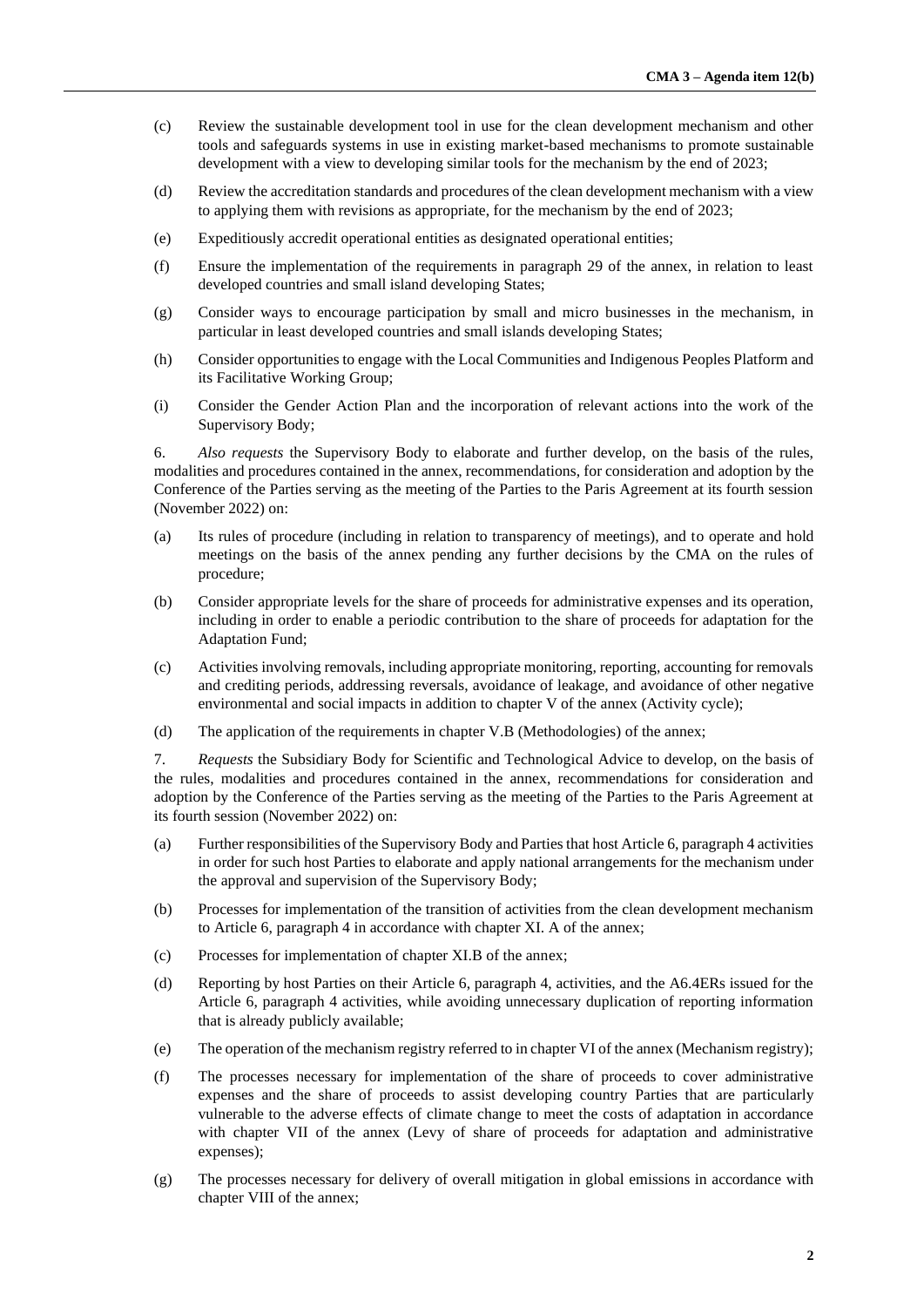(h) Consideration of whether activities could include emissions avoidance and conservation enhancement activities;

8. *Requests* the Supervisory Body to evaluate the implementation of the share of proceeds set out in chapter VII of the annex (Share of proceeds) no later than 2026 and every five years thereafter and, following such review, to make recommendations on possible improvements in order to optimize the resources available to the Adaptation Fund for consideration and adoption by the CMA;

9. *Requests* the Supervisory Body to evaluate the implementation and the delivery of overall mitigation in global emissions set out in chapter VIII of the annex (Delivery of overall mitigation in global emissions), no later than 2026 and every five years thereafter and, following such review, to make recommendations on possible improvements in order to optimize the delivery of overall mitigation in global emissions, for consideration and adoption by the CMA;

<span id="page-2-0"></span>10. *Decides* that the Conference of the Parties serving as the meeting of the Parties to the Paris Agreement shall review the rules, modalities and procedures for the mechanism at its tenth session (2028) with a view to completing the review by no later than at its twelfth session (2030);

11. *Requests* the Subsidiary Body for technological and scientific advice to develop recommendations with respect to the review referred to in paragraph [10 above,](#page-2-0) taking into account:

(a) Any recommendations of the Supervisory Body pursuant to paragraphs 8 and 9 above;

(b) Consideration of any need for further safeguards;

12. *Requests* the Supervisory Body to support the forum on the impact of the implementation of response measures (referred to in paragraph 33 of decision 1/CP.21) in considering ways to address any negative social or economic impacts, especially those on developing country Parties, resulting from Article 6, paragraph 4, activities, as requested by the forum;

13. *Notes with appreciation,* decision X/CMP.16, pursuant to which the Conference of the Parties serving as the meeting of the Parties to the Kyoto Protocol allocated funds from the Trust Fund for the Clean Development Mechanism under Article 12 of the Kyoto Protocol to the Trust Fund for Supplementary Activities for the purpose of expediting implementation of the Article 6, paragraph 4 mechanism;

14. *Requests* the secretariat, including through its regional collaboration centers and in consultation with the Supervisory Body, to design and implement, in consultation with Parties, a capacity-building programme to assist Parties wishing to voluntarily participate in the mechanism to, inter alia:

- (a) Establish the necessary institutional arrangements to implement the requirements contained in the annex;
- (b) Develop the technical capacity to design and set baselines for application in host Parties;

15. *Takes note of* the estimated budgetary implications of the activities to be undertaken by the secretariat referred to in this decision;

16. *Requests* that the actions called for in this decision be undertaken subject to the availability of financial resources;

17. *Invites* Parties to make contributions to the Trust Fund for Supplementary Activities for the purpose of operationalizing the mechanism, which shall be reimbursed upon request.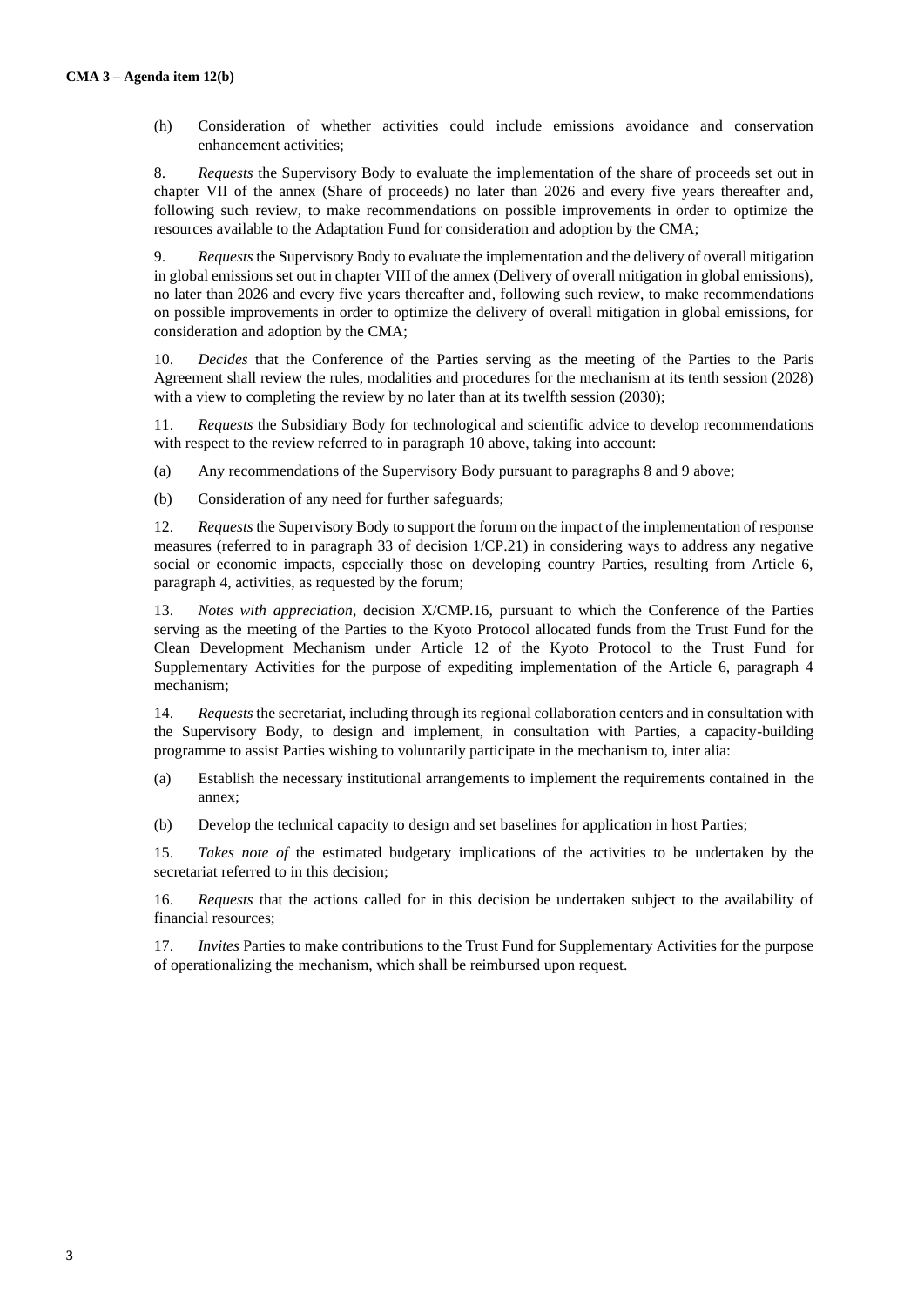### **Annex**

## **Rules, modalities and procedures for the mechanism established by Article 6, paragraph 4, of the Paris Agreement**

## **I. Definitions**

- 1. For the purpose of these rules, modalities and procedures:
	- (a) An "**Article 6, paragraph 4, activity**" is an activity that meets the requirements of Article<sup>1</sup> 6, paragraphs 4‒6, these rules, modalities and procedures, and any further relevant decisions of the Conference of the Parties serving as the meeting of the Parties to the Paris Agreement (CMA);
	- (b) An "**Article 6, paragraph 4, emission reduction**" (A6.4ER) is issued for mitigation achieved pursuant to Article 6, paragraphs 4–6, these rules, modalities and procedures, and any further relevant decisions of the CMA. It is measured in carbon dioxide equivalent and is equal to 1 tonne of carbon dioxide equivalent calculated in accordance with the methodologies and metrics assessed by the Intergovernmental Panel on Climate Change and adopted by the CMA or in other metrics adopted by the CMA pursuant to these rules, modalities and procedures;
	- (c) **[***Option A* "**International mitigation purposes**," "**other purposes**," and "**other international mitigation purposes**" have the same meanings as provided in paragraph 1(f) of the annex to decision X/CMA.3 (Guidance for cooperative approaches referred to in Article 6, paragraph 2 of the Paris Agreement).]

## **II. Role of the Conference of the Parties serving as the meeting of the Parties to the Paris Agreement**

- 2. The CMA shall provide guidance to the Supervisory Body by taking decisions on, inter alia:
	- (a) The rules of procedure of the Supervisory Body;
	- (b) Recommendations made by the Supervisory Body relating to these rules, modalities and procedures;
	- (c) Matters relating to the operation of the mechanism established by Article 6, paragraph 4, as appropriate.

# **III. Supervisory Body**

3. The Supervisory Body shall supervise the mechanism under the authority and guidance of the CMA and be fully accountable to the CMA.

### **A. Rules of procedure**

- 4. The Supervisory Body shall comprise 12 members from Parties to the Paris Agreement, ensuring broad and equitable geographical representation and striving to ensure gender-balanced representation, as follows:
	- (a) Two members from each of the five United Nations regional groups;
	- (b) One member from the least developed countries;
	- (c) One member from small island developing States.
- 5. The CMA shall elect members and an alternate for each member of the Supervisory Body on the basis of nominations by the respective groups and constituencies.
- 6. Members and alternate members shall serve in their individual expert capacity.

<sup>&</sup>lt;sup>1</sup> "Article" refers to an Article of the Paris Agreement, unless otherwise specified.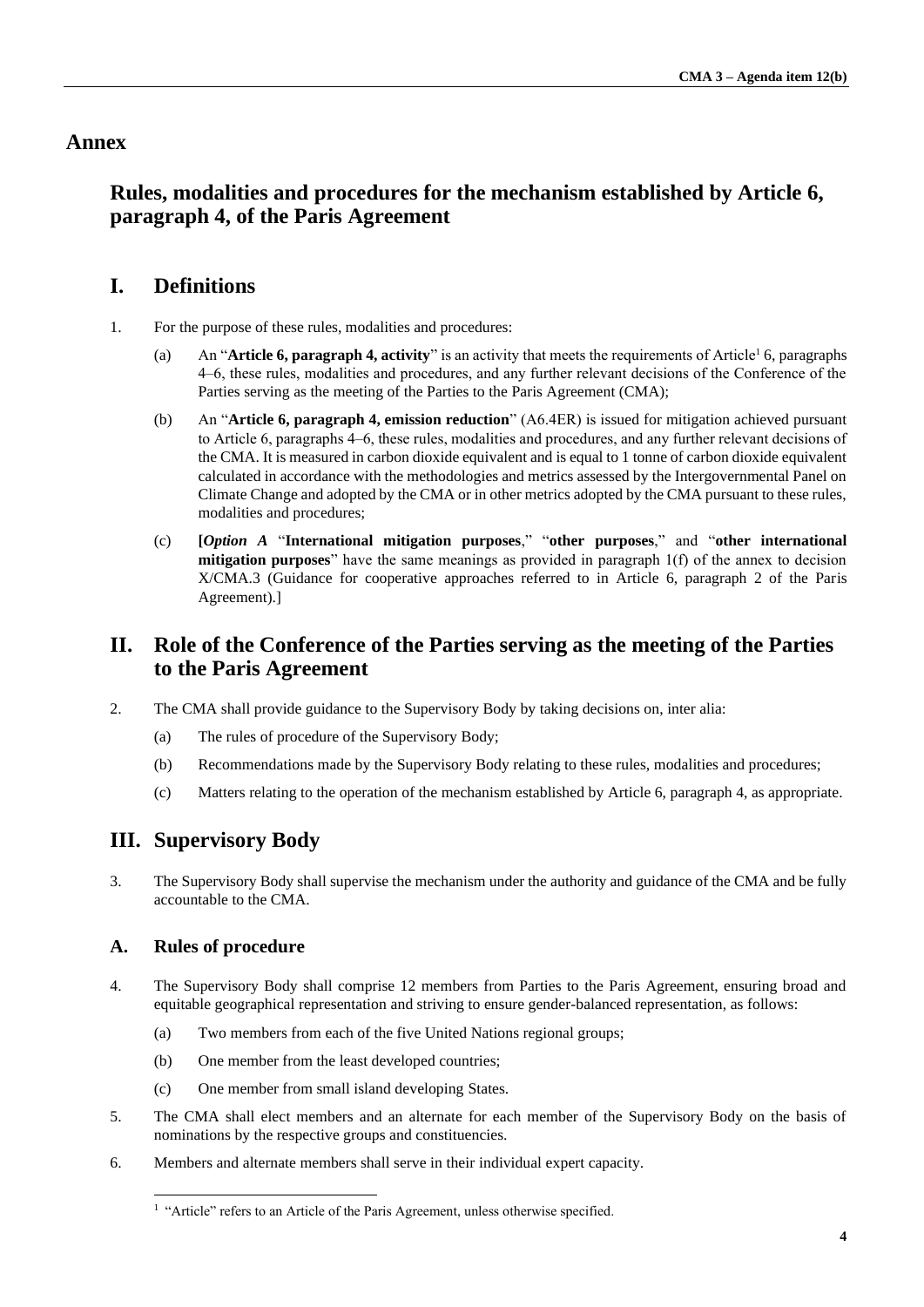- 7. Members and alternate members shall possess relevant scientific, technical, socioeconomic or legal expertise.
- <span id="page-4-1"></span>8. Members and alternate members shall serve for a term of two years.
- <span id="page-4-0"></span>9. Notwithstanding paragrap[h 8 above,](#page-4-1) in the first election of members and alternate members, the CMA shall elect half of the members and their alternate members for a term of three years and the other half for a term of two years. At the expiry of the term of these members and their alternate members and thereafter, the CMA shall elect replacement members and their alternate members for a term of two years. The members and their alternate members shall remain in office until their successors have been elected.
- 10. The term of service of a member shall start at the first meeting of the Supervisory Body in the calendar year following their election and shall end immediately before the first meeting of the Supervisory Body in the calendar year in which the term ends.
- 11. The maximum number of terms of any individual shall be two terms, whether consecutive or not and including any period as an alternate member.
- 12. If a member or alternate member resigns or is otherwise unable to continue as a member or alternate member, the Supervisory Body may decide, bearing in mind the proximity to the next session of the CMA, to appoint a replacement member or replacement alternate member from the same constituency to serve the remainder of the term on the basis of a nomination from the relevant constituency, in which case, the appointment shall count as one term.
- 13. Members and alternate members may be suspended or their membership terminated by the CMA if:
	- (a) They fail to disclose a conflict of interest;
	- (b) They fail to attend two consecutive meetings without proper justification.
- 14. Participation costs for members and alternate members will be covered by the share of proceeds for administrative expenses.
- 15. Members and alternate members shall avoid actual, potential and perceived conflicts of interest and shall:
	- (a) Declare any actual, potential or perceived conflict of interest at the start of a meeting;
	- (b) Recuse themselves from participating in any work of the Supervisory Body, including decision-making, in relation to which they have an actual, potential or perceived conflict of interest;
	- (c) Refrain from behaviour that may be incompatible with the requirements of independence and impartiality.
- 16. Members and alternate members shall ensure confidentiality, in line with relevant best practice and decisions of the CMA and the Supervisory Body.
- 17. At least three fourths of the members, including alternate members only when they are acting as members, shall constitute a quorum for meetings of the Supervisory Body.
- 18. Each year, the Supervisory Body shall elect a Chair and a Vice-Chair from among its members. The Chair and the Vice-Chair shall remain in office until their successors have been elected.
- 19. Meetings of the Supervisory Body shall be open to the public, unless closed for reasons of confidentiality.
- 20. Documents for meetings of the Supervisory Body shall be made publicly available, unless they are confidential.
- 21. The Supervisory Body shall ensure transparency of decision-making, make publicly available its decisionmaking framework and its decisions, including standards, procedures and related documents.
- 22. Decisions of the Supervisory Body shall be taken by consensus whenever possible. If all efforts at reaching consensus have been exhausted, decisions shall be put to vote and adopted by a majority of three fourths of the members, including alternate members only when they are acting as members, present and voting.
- 23. The Supervisory Body shall adopt reports on its meetings and make them publicly available.

#### **B. Governance and functions**

- 24. The Supervisory Body shall, in accordance with relevant decisions of the CMA:
	- (a) Establish the requirements and processes necessary to operate the mechanism, relating to, inter alia: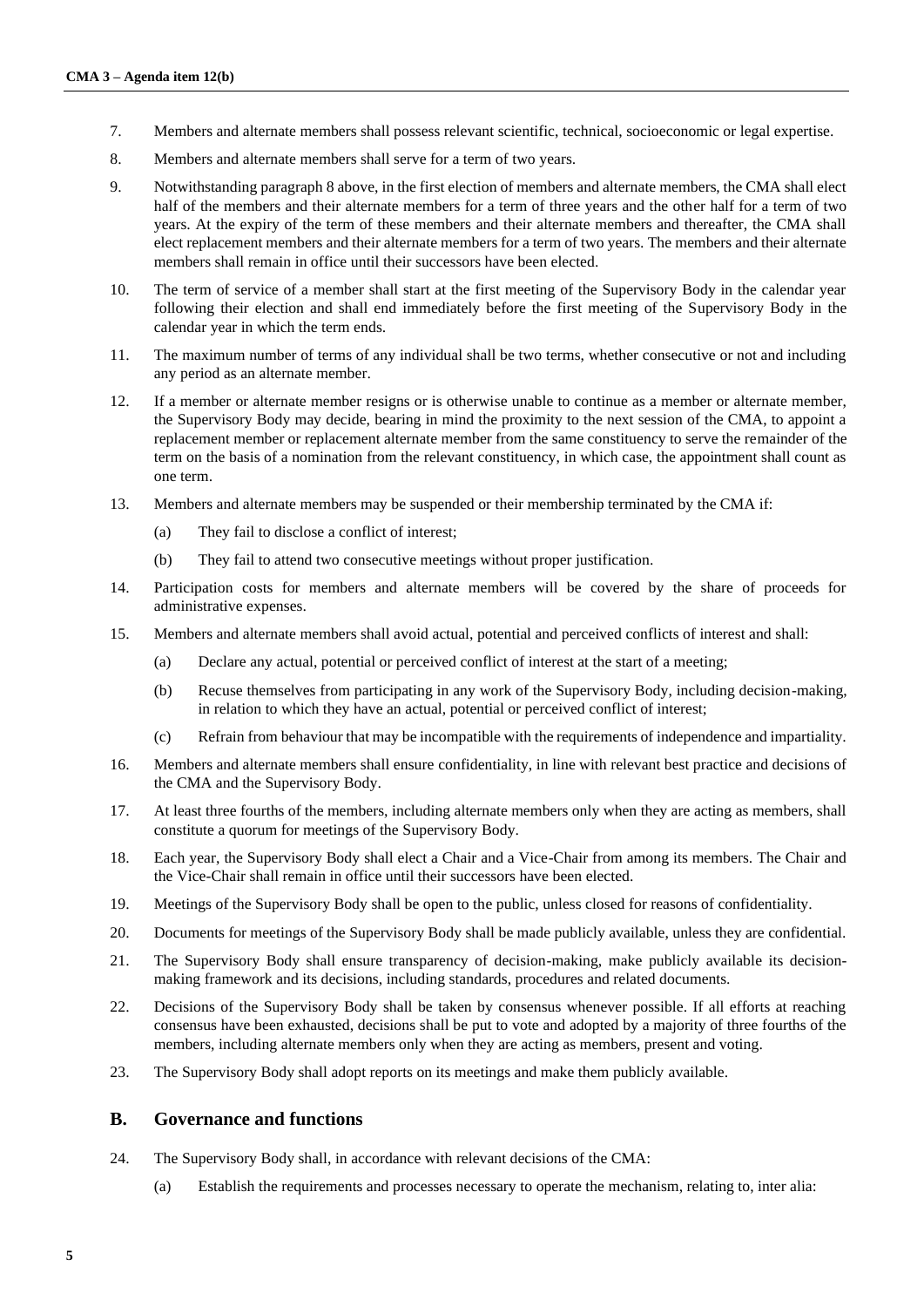- (i) The accreditation of operational entities as designated operational entities;
- (ii) The development and/or approval of methodologies (hereinafter referred to as mechanism methodologies) and standardized baselines for Article 6, paragraph 4, activities;
- (iii) The registration of activities as Article 6, paragraph 4, activities, the renewal of crediting periods of registered Article 6, paragraph 4, activities, and the issuance of A6.4ERs;
- (iv) Ensuring that activities follow reasonable maximum time intervals between the steps in the activity cycle;
- (v) The registry for the mechanism;
- (vi) The share of proceeds levied to assist developing country Parties that are particularly vulnerable to the adverse effects of climate change to meet the costs of adaptation as set out in chapter VII below (Levy of share of proceeds for adaptation and administrative expenses);
- (vii) The delivery of an overall mitigation in global emissions as set out in chapter VIII below (Delivering overall mitigation in global emissions);
- (viii) The approval and supervision of host Party national arrangements for accreditation of operational entities, development of mechanism methodologies, including applying baselines and other methodological requirements as defined under chapter V.B below (Methodologies) and applying the crediting periods and renewal of crediting periods consistent with or more stringent than per chapter V. A, C and I below;
- (ix) The eleventh preambular paragraph of the Paris Agreement, "Acknowledging that climate change is a common concern of humankind, Parties should, when taking action to address climate change, respect, promote and consider their respective obligations on human rights, the right to health, the rights of indigenous peoples, local communities, migrants, children, persons with disabilities and people in vulnerable situations and the right to development, as well as gender equality, empowerment of women and intergenerational equity;
- (x) Application of robust, social and environmental safeguards;
- (xi) Development of tools and approaches to assess and report information about how each activity is fostering sustainable development, while acknowledging that the consideration of sustainable development is a national prerogative;
- (xiii) Ensuring that the mechanism facilitates the long-term goals of the Paris Agreement.
- (b) Accredit operational entities as designated operational entities;
- (c) Support the implementation of the mechanism by, inter alia:
	- (i) Developing and maintaining a public website for information related to proposed and registered Article 6, paragraph 4, activities, subject to confidentiality;
	- (ii) Taking appropriate measures to promote the regional availability of designated operational entities in all regions;
	- (iii) Promoting public awareness of the mechanism;
	- (iv) Facilitating dialogue with host Parties and other stakeholders in the mechanism;
	- (v) Providing public information to the CMA on all registered Article 6, paragraph 4, activities hosted by each Party, and all A6.4ERs issued for those activities;
	- (vi) Implementing capacity-building activities.
- (d) Report annually to the CMA.

#### **C. Role of the secretariat**

25. Pursuant to Article 17 and in accordance with relevant decisions of the CMA, the secretariat shall serve as the secretariat of the Supervisory Body and perform its functions in the operation of the mechanism in accordance with these rules, modalities and procedures.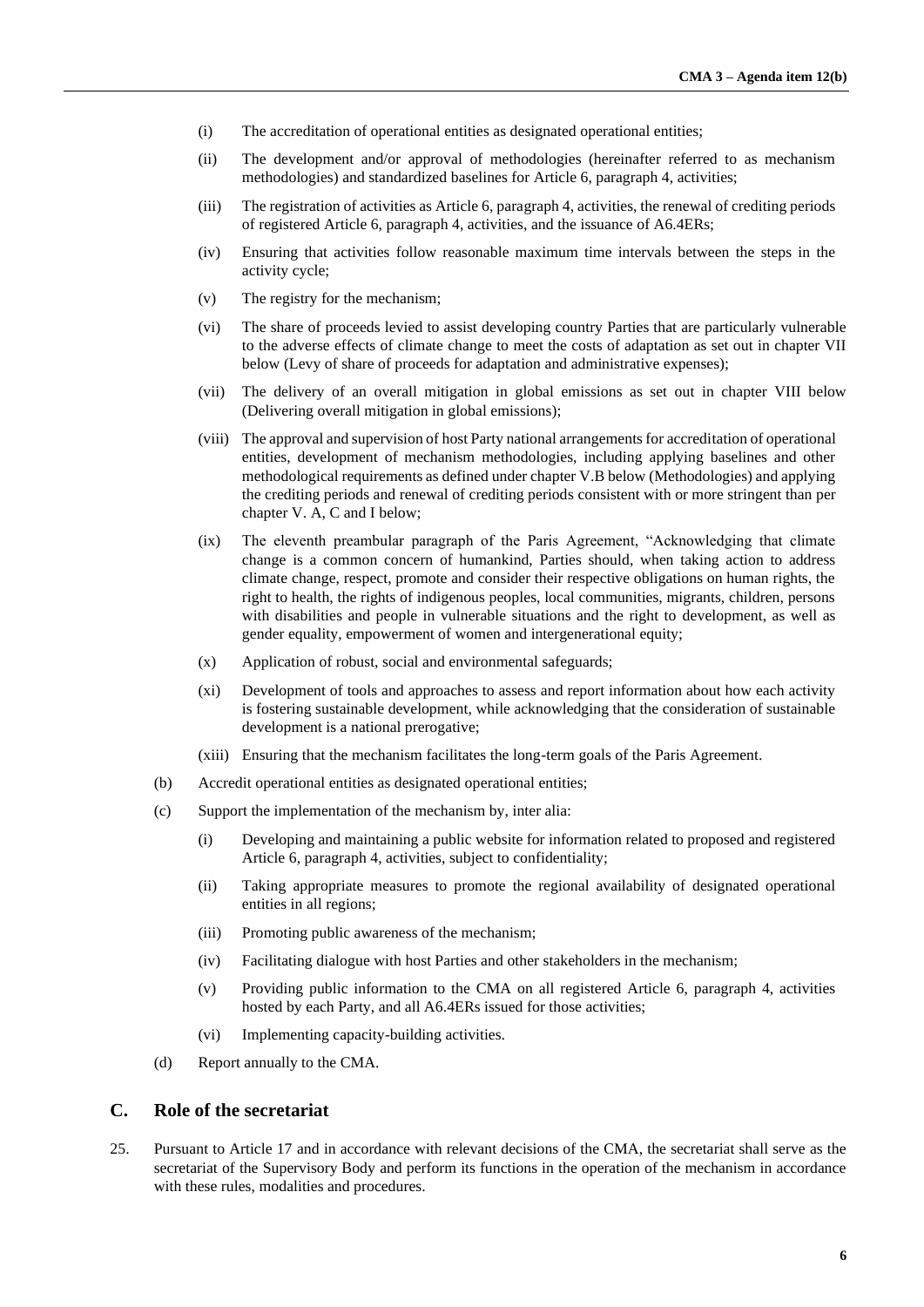## **IV. Participation responsibilities**

- 26. Each host Party of Article 6, paragraph 4, activities shall, prior to participating in the mechanism, ensure that:
	- (a) It is a Party to the Paris Agreement;
	- (b) It has prepared, communicated and is maintaining an NDC in accordance with Article 4, paragraphs 2;
	- (c) It has designated a national authority for the mechanism and has communicated that designation to the secretariat;
	- (d) It has indicated publicly to the Supervisory Body how its participation in the mechanism contributes to sustainable development, while acknowledging that the consideration of sustainable development is a national prerogative;
	- (e) It has indicated publicly to the Supervisory Body the types of Article 6, paragraph 4, activity that it would consider approving pursuant to chapter [V.](#page-6-1)[C below](#page-8-0) (Approval and authorization), and how such types of activity and any associated emission reductions would contribute to the achievement of its NDC, if applicable, to its long-term low GHG emissions development strategy, if it has submitted one, and to the long term goals of the Paris Agreement.
- <span id="page-6-2"></span>27. A host Party may specify to the Supervisory Body, prior to participating in the mechanism:
	- (a) Baseline approaches and other methodological requirements, including additionality, to be applied for Article 6, paragraph 4, activities that it intends to host, in addition and subject to and consistent with these rules, modalities and procedures, under the supervision of the Supervisory Body, and subject to further relevant decisions of the CMA, with an explanation of how those approaches and requirements are compatible with its NDC, and if it has submitted one, its long-term low GHG emission development strategy;
	- (b) Crediting periods to be applied for Article 6, paragraph 4, activities that it intends to host, including whether the crediting periods may be renewed, subject to these rules, modalities and procedures and under the supervision of the Supervisory Body, and in accordance with further relevant decisions of the CMA, with an explanation of how those crediting periods are compatible with its NDC and, if it has submitted one, its long-term low GHG emission development strategy.
- <span id="page-6-3"></span>28. Each host Party shall ensure that, on a continuing basis:
	- (a) It is maintaining an NDC in accordance with Article 4, paragraphs 2;
	- (b) Its participation in the mechanism contributes to the implementation of its NDC, and its long-term low GHG emission development strategy if it has submitted one;
- 29. In relation to the least developed countries and small island developing States, pursuant to Article 4, paragraph 6, their special circumstances shall be recognized where these rules, modalities and procedures relate to NDCs, and other aspects of their special circumstances may be recognized in further decisions of the CMA relating to these rules, modalities and procedures.

## <span id="page-6-1"></span>**V. Article 6, paragraph 4, activity cycle**

### **A. Activity design**

- <span id="page-6-0"></span>30. The public or private entities participating in an activity (hereinafter referred to as activity participants) that wish to register the activity as an Article 6, paragraph 4, activity shall design the activity according to the requirements in this chapter and any other relevant requirements adopted by the CMA or the Supervisory Body.
- 31. The activity:
	- (a) Shall be designed to achieve mitigation of GHG emissions that is additional, including reducing emissions, increasing removals and mitigation co-benefits of adaptation actions and/or economic diversification plans (hereinafter collectively referred to as emission reductions) and not to lead to an increase in global emissions;
	- (b) May be a project, programme of activities, or other type of activity approved by the Supervisory Body;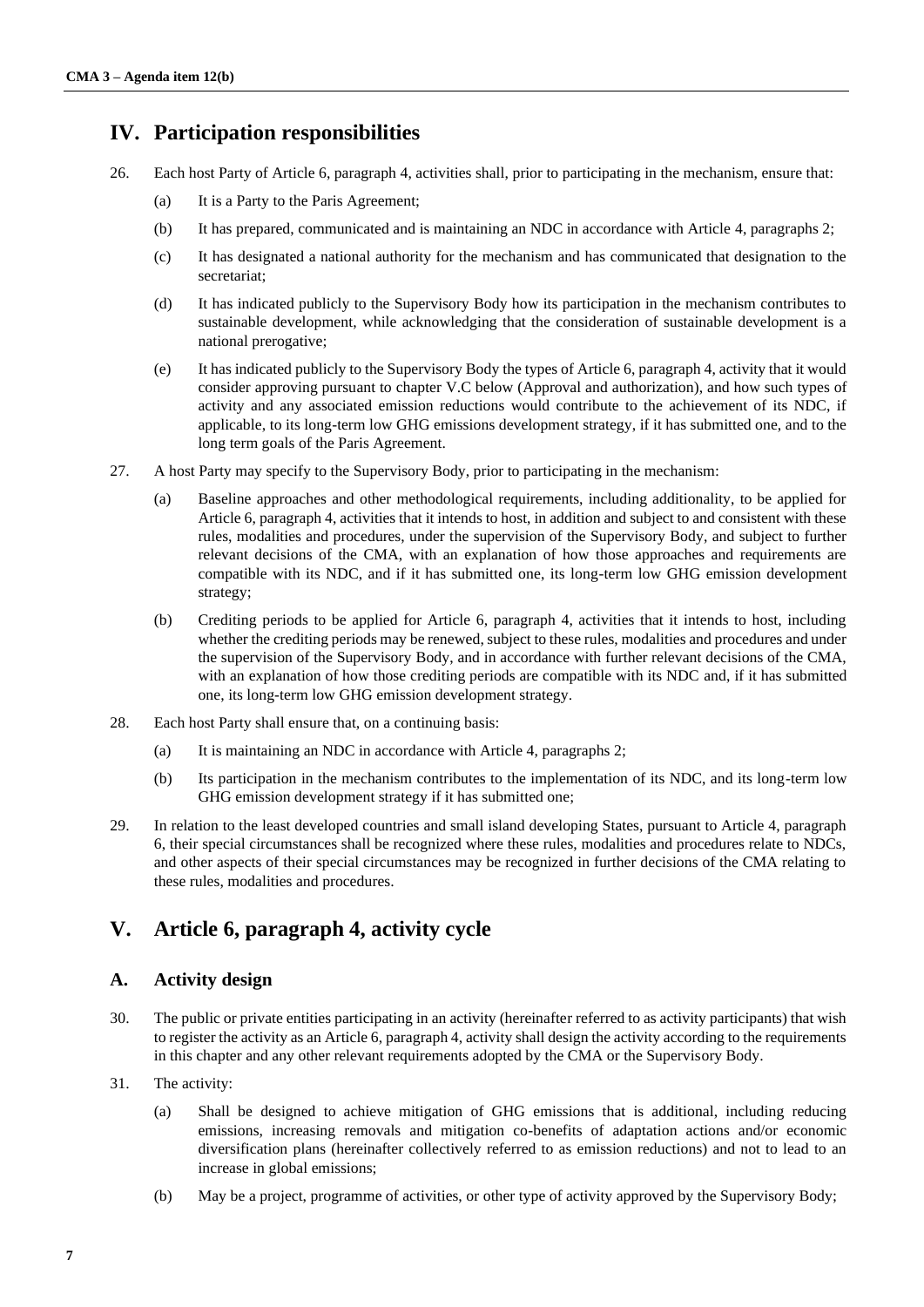- (c) Shall be designed to achieve emission reductions in the host Party;
- (d) Shall also:
	- (i) Deliver real, measurable and long-term benefits related to climate change in accordance with decision 1/CP.21, paragraph 37(b);
	- (ii) Minimize the risk of non-permanence of emission reductions over multiple NDC implementation periods, and, where reversals occur, ensure that these are addressed in full;
	- (iii) Minimize the risk of leakage and adjust for any remaining leakage in the calculation of emission reductions or removals;
	- (iv) Minimize and where possible, avoid negative environmental and social impacts;
- (e) Shall undergo local and, where appropriate, subnational stakeholder consultation consistent with applicable domestic arrangements in relation to public participation, local communities and indigenous peoples, as applicable;
- (f) Shall apply a crediting period for the issuance of A6.4ERs, that is a maximum of 5 years, renewable a maximum of twice, or a maximum of 10 years with no option of renewal, that is appropriate to the activity, or, in respect of activities involving removals, a crediting period of a maximum of 15 years renewable a maximum of twice, that is appropriate to the activity and that is subject to approval by the Supervisory Body, or any shorter crediting period specified by the host Party pursuant to paragraph [27](#page-6-2)[\(b\) above.](#page-6-3) The crediting period shall not start before 2021.
- 32. The activity shall apply a mechanism methodology that has been developed in accordance with chapter [V](#page-6-1)[.B](#page-7-0)  [below](#page-7-0) (Methodologies) and approved by the Supervisory Body following its technical assessment, in order to:
	- (a) Set a baseline for the calculation of emission reductions to be achieved by the activity;
	- (b) Demonstrate the additionality of the activity;
	- (c) Ensure accurate monitoring of emission reductions;
	- (d) Calculate the emission reductions achieved by the activity.

#### <span id="page-7-0"></span>**B. Methodologies**

- 33. Mechanism methodologies shall encourage ambition over time, encourage broad participation, be real, transparent, conservative, credible, below business as usual, avoid leakage, where applicable recognize suppressed demand align to the long term temperature goal of the Paris Agreement, contribute to the equitable sharing of mitigation benefits between the participating Parties, and in respect of each participating Party, contribute to reducing emission levels in the host Party, align with its NDC, if applicable, its long-term low GHG emissions development strategy if it has submitted one and the long term goals of the Paris Agreement.
- 34. Mechanism methodologies shall include relevant assumptions, parameters, data sources and key factors and take into account uncertainty, leakage, policies and measures, and relevant circumstances including national, regional or local, social, economic, environmental and technological circumstances and address reversals where applicable.
- 35. Mechanism methodologies may be developed by activity participants, host Parties, stakeholders or the Supervisory Body. Mechanism methodologies shall be approved by the Supervisory Body where they meet the requirements of these rules, modalities and procedures and the requirements established by the Supervisory Body.
- 36. Each mechanism methodology shall require the application of one of the approach(es) below to setting the baseline, while taking into account any guidance by the Supervisory Body, and with justification for the appropriateness of the choices, including information on how the proposed baseline approach is consistent with paragraph 33 and 35 above and recognizing that a host Party may determine a more ambitious level at its discretion:
	- (a) A performance-based approach, taking into account:
		- (i) Best available technologies that represent an economically feasible and environmentally sound course of action, where appropriate.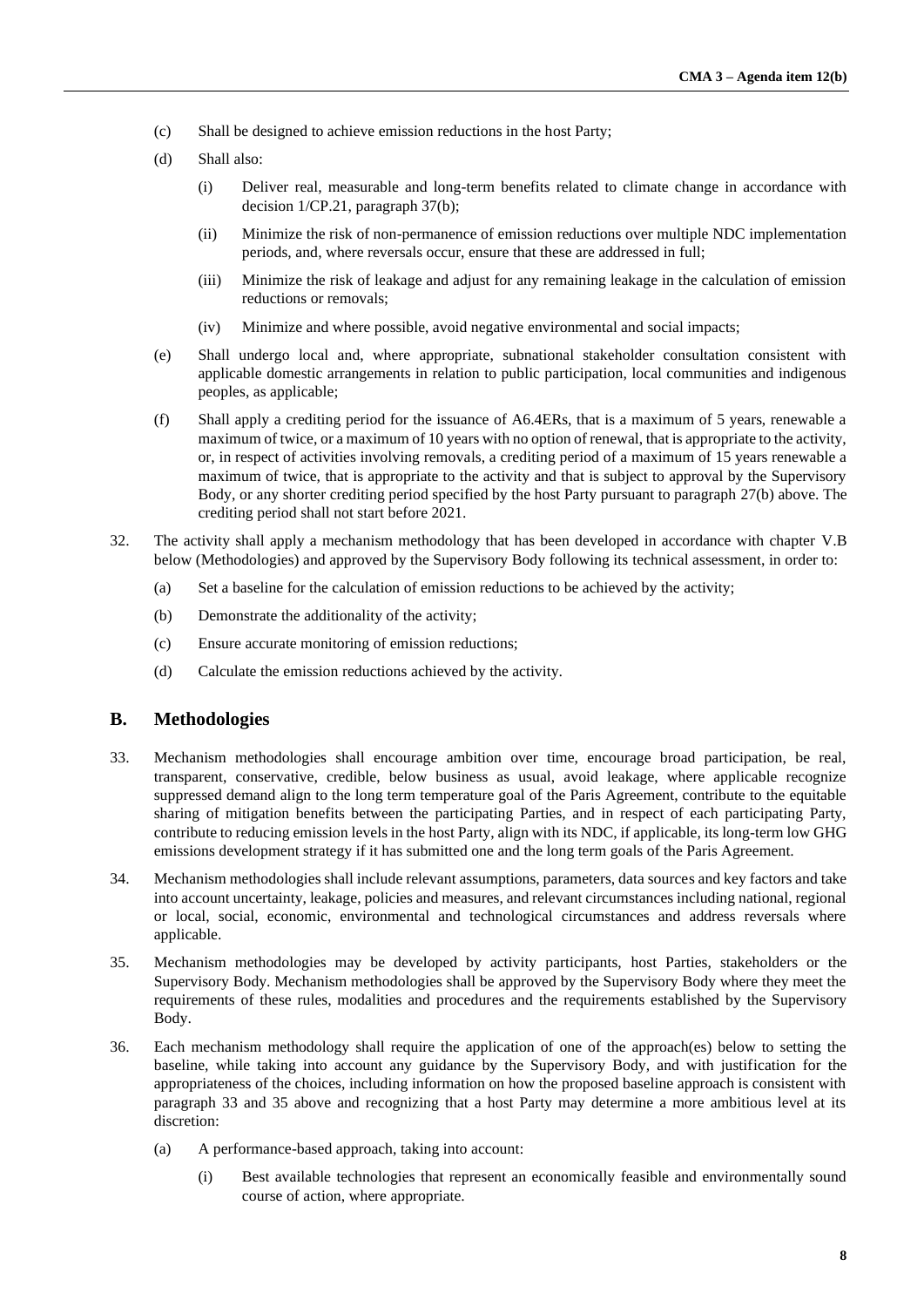- (ii) An ambitious benchmark approach where the baseline is set at least at the average emission level of the best performing comparable activities providing similar outputs and services in a defined scope in similar social, economic, environmental and technological circumstances.
- (iii) An approach based on existing actual or historical emissions, adjusted downwards to ensure alignment with paragraph 33 above.
- 37. Standardized baselines may be developed by the Supervisory Body at the request of the host Party or may be developed by the host Party and approved by the Supervisory Body. Standardized baselines shall be established at the highest possible level of aggregation in the relevant sector of the host Party.
- 38. Each mechanism methodology shall specify the approach to demonstrating the additionality of the activity. Additionality shall be demonstrated using a robust assessment, that shows the activity would not have occurred in the absence of the incentives from the mechanism, taking into account all relevant national policies, including legislation, and representing mitigation that exceeds any mitigation that is required by law or regulation, and taking a conservative approach that avoids locking in levels of emissions, technologies or carbon-intensive practices incompatible with paragraph 33 above.
- 39. The Supervisory Body may apply simplified approaches for demonstration of additionality for any least developed country or small island developing State at the request of that Party, in accordance with requirements developed by the Supervisory Body.

#### <span id="page-8-0"></span>**C. Approval and authorization**

#### *Option A*

- <span id="page-8-2"></span><span id="page-8-1"></span>40. The host Party shall provide to the Supervisory Body an approval of the activity, prior to a request for registration. The approval shall include:
	- (a) Confirmation that and information on how the activity fosters sustainable development in the host Party;
	- (b) Approval of any potential renewal of the crediting period, if the Party intends to allow the activity to continue beyond the first crediting period, where the Party has specified that the crediting periods of Article 6, paragraph 4, activities that it intends to host may be renewed pursuant to paragrap[h 27](#page-6-2)[\(b\) above;](#page-6-3)
	- (c) Explanation of how the activity relates to the implementation of its NDC and how the expected emission reductions or removals contribute to the host Party's NDC and the purposes referred to in Article 6, paragraph 1;
- 41. The host Party shall, in conjunction with the approval referred to in paragraph [0 above,](#page-8-1) provide to the Supervisory Body the Article 6, paragraph 4 (b) authorization of public or private entities to participate in the activity as activity participants under the mechanism.
- 42. The host Party shall, in conjunction with the approval referred to in paragraph 40 above, provide a statement to the Supervisory Body specifying whether it authorizes A6.4ERs issued for the activity for use towards achievement of NDCs and/or for other international mitigation purposes as defined in decision X/CMA.3 (Guidance for cooperative approaches referred to in Article 6, paragraph 2). If the Host Party authorizes any such uses, the Party may indicate relevant information on the authorization, such as any applicable terms and provisions. If the host Party authorizes A6.4 ERs for use for other international mitigation purposes, it shall specify how it defines "first transfer" consistent with paragraph 2 (b), annex to decision X/CMA.3.
- 43. A6.4ERs may only be used towards NDCs or towards international mitigation purposes if they are authorized in accordance with paragraph 42 above. The host Party shall apply corresponding adjustments for such A6.4ERs first transferred in accordance with chapters IX and X and shall apply corresponding adjustments for the associated A6.4ERs levied for a share of proceeds in accordance with chapter VII and cancelled for overall mitigation of global emissions in accordance with chapter VIII.
- 44. The host Party shall apply a corresponding adjustment for A6.4ERs that are authorized for other purposes, in accordance with chapter X, and shall apply corresponding adjustments for the associated A6.4ERs levied for a share of proceeds in accordance with chapter VII and cancelled for overall mitigation of global emissions in accordance with chapter VIII.
- 45. [A6.4ERs that are not authorized may only be used for other purposes which support the reduction of emissions levels in the host Party, and the host Party shall apply corresponding adjustments for the A6.4ERs levied for a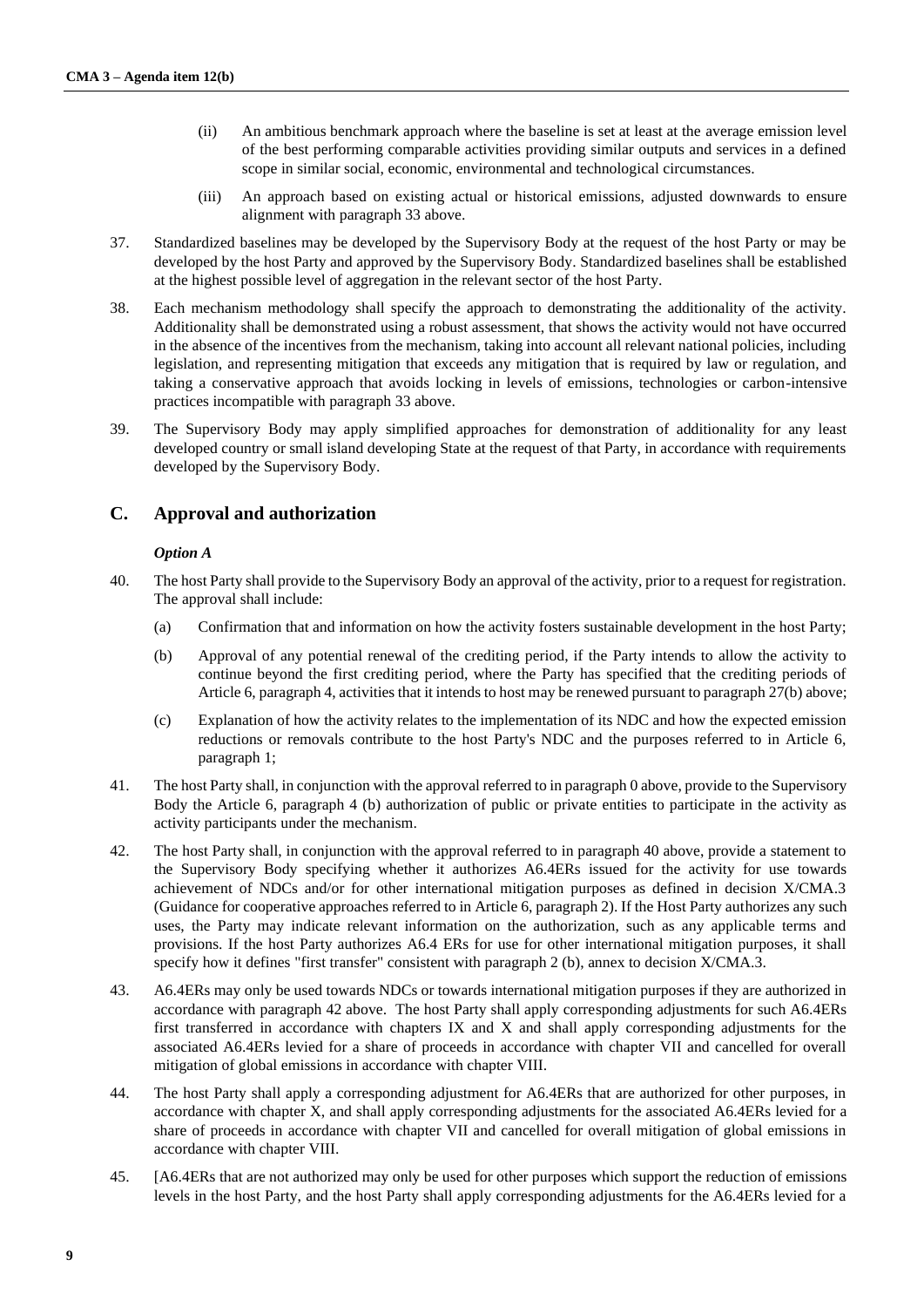share of proceeds in accordance with chapter VII and cancelled for overall mitigation of global emissions in accordance with chapter VIII.]

46. Other participating Parties shall provide to the Supervisory Body the Article 6, paragraph 4 (b) authorization for public or private entities to participate in the activity as activity participants under the mechanism prior to any first transfer of any A6.4ERs to the mechanism registry account of such Party or public or private entity.

#### *Option B*

- 47. The host Party shall provide to the Supervisory Body an approval of the activity, prior to a request for registration. The approval shall include:
	- (a) Confirmation that and information on how the activity fosters sustainable development in the host Party;
	- (b) Approval of any potential renewal of the crediting period, if the Party intends to allow the activity to continue beyond the first crediting period, where the Party has specified that the crediting periods of Article 6, paragraph 4, activities that it intends to host may be renewed pursuant to paragrap[h 27](#page-6-2)[\(b\) above;](#page-6-3)
	- (c) Explanation of how the activity relates to and whether the activity is within the sectors and GHG covered by its NDC and how the expected emission reductions or removals contribute to, the host Party's NDC and the purposes referred to in Article 6, paragraph 1. The activity will be regarded as inside the NDC if the host Party does not provide any explanation. [Where the host Party is not able to determine whether the activity is within the sectors and GHG, paragraphs 43, 44 [ to 45] (option A) shall apply].
- 48. The host Party shall, in conjunction with the approval referred to in paragraph [40 above,](#page-8-1) provide to the Supervisory Body the Article 6, paragraph 4 (b) authorization of public or private entities to participate in the activity as activity participants under the mechanism.
- 49. The host Party shall, in conjunction with the approval referred to in paragraph 43 above, indicate to the Supervisory Body whether it authorizes A6.4ERs issued for the activity to be internationally transferred for use towards achievement of NDCs and/or whether it authorizes the A6.4ERs to be used for other international mitigation purposes (as defined in decision X/CMA.3 (Guidance for cooperative approaches referred to in Article 6, paragraph 2)).
	- 50. Other participating Parties shall provide to the Supervisory Body the Article 6, paragraph 4 (b) authorization for public or private entities to participate in the activity as activity participants under the mechanism prior to any first transfer of any A6.4ERs to the mechanism registry account of such Party or public or private entity.

### **D. Validation**

51. A designated operational entity shall independently assess the activity against the requirements set out in these rules, modalities and procedures, further relevant decisions of the CMA and relevant requirements adopted by the Supervisory Body (hereinafter referred to as validation).

#### **E. Registration**

- 52. If the designated operational entity concludes that the outcome of the validation is positive, it shall submit to the Supervisory Body a request for registration with the validation outcome in accordance with the relevant requirements adopted by the Supervisory Body.
- 53. The activity participants shall pay a share of proceeds, at a level determined by the CMA, taking into account the likely scale of the activity, to cover the administrative expenses for registering the activity when submitting a request for registration.
- 54. If the Supervisory Body decides that the validation and its outcome meet the relevant requirements adopted by the Supervisory Body, it shall register the activity as an Article 6, paragraph 4, activity.

### **F. Monitoring**

55. The activity participants shall monitor emission reductions achieved by the activity during each monitoring period, in accordance with the relevant requirements adopted by the Supervisory Body. The activity participants shall also monitor potential reversals over a period to be decided by the Supervisory Body.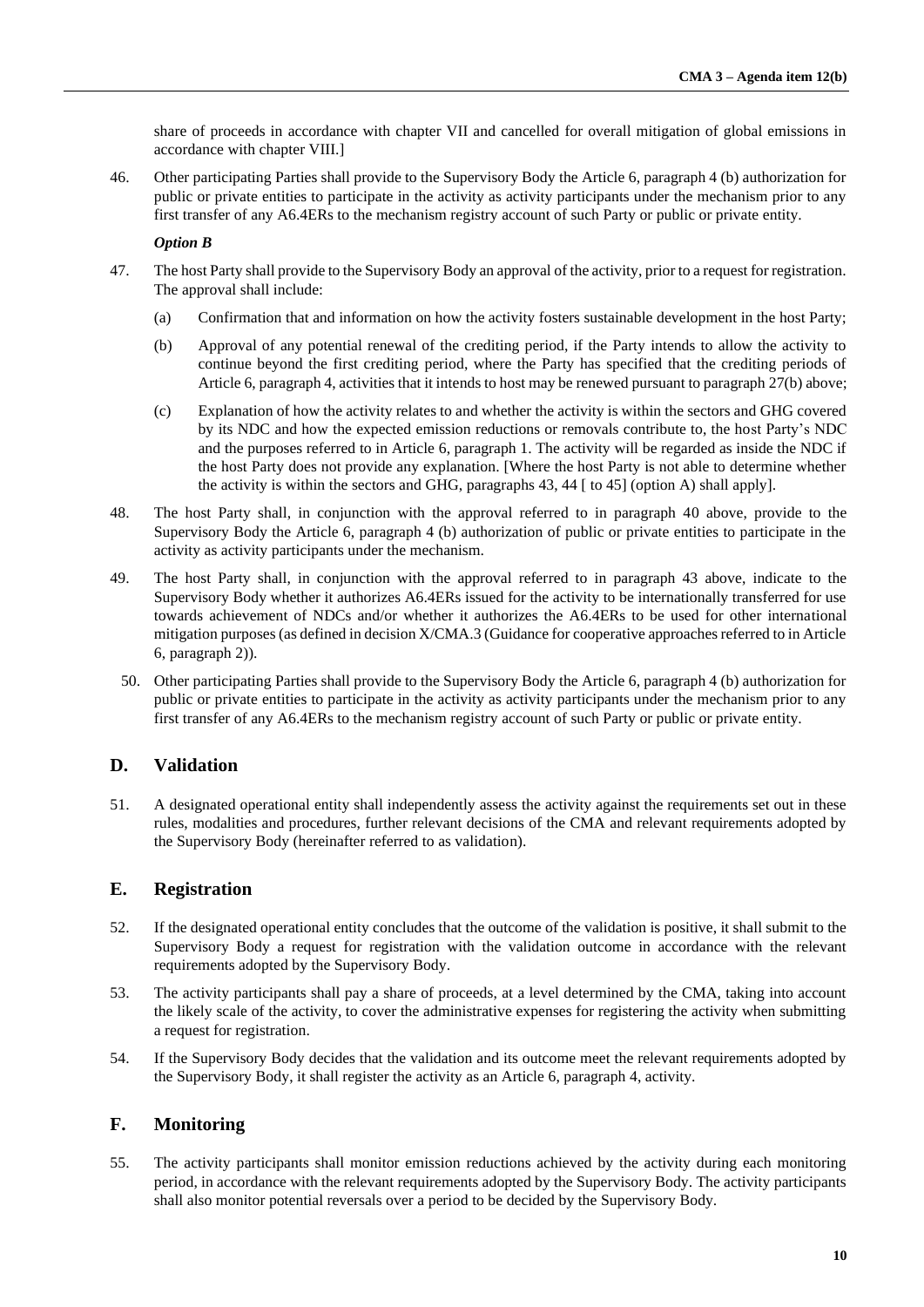### **G. Verification and certification**

56. A designated operational entity shall independently review and determine the implementation of, and the emission reductions achieved by, the Article 6, paragraph 4, activity during the monitoring period (hereinafter referred to as verification) against the requirements set out in these rules, modalities and procedures, further relevant decisions of the CMA and relevant requirements adopted by the Supervisory Body, and provide written assurance of the verified emission reductions (hereinafter referred to as certification).

#### **H. Issuance**

- 57. For the issuance of A6.4ERs, the designated operational entity shall submit to the Supervisory Body a request for issuance with the verification outcome and certification in accordance with the relevant requirements adopted by the Supervisory Body.
- 58. *Option A* A6.4ERs that are described in paragraphs 43 and 44 above that are authorized and require corresponding adjustments shall be issued as Paris Agreement Adjustment Units. [A6.4ERs described in paragraph 45 that are not authorized and therefore may only be used for other purposes which support the reduction of emissions levels in the host Party shall be issued as Paris Agreement Support Units].
- 59. If the Supervisory Body decides that the verification, certification and their outcome meet the relevant requirements adopted by the Supervisory Body, it shall approve the issuance of A6.4ERs.
- 60. The mechanism registry administrator shall, in accordance with the relevant requirements adopted by the Supervisory Body, issue the A6.4ERs into the mechanism registry.
- 61. *Option A* The mechanism registry shall distinguish A6.4ERs that are authorized for use towards the achievement of NDCs and/or for use for other international mitigation purposes pursuant to chapter V.C, including any specified uses for which the A6.4ERs are authorized.

*Option B* [The mechanism registry shall identify issued A6.4ERs that are authorized by the host Party for international transfer for use towards achievement of NDCs or authorized for other international mitigation purposes, in accordance with the host Party's approval of the registered Article 6, paragraph 4, activities as referred to in chapter [V.C above](#page-8-0) (Approval and authorization)].

### **I. Renewal of the crediting period**

- 62. The crediting period of a registered Article 6, paragraph 4, activity may be renewed in accordance with further relevant decisions of the CMA and relevant requirements adopted by the Supervisory Body, if the host Party has approved such renewal in accordance with paragraph 4[7\(b\) above.](#page-8-2)
- 63. The renewal of a crediting period shall be approved by the Supervisory Body and the host Party following a technical assessment by a designated operational entity to determine necessary updates to the baseline, the additionality and the quantification of emission reductions.

### **J. First transfer from the mechanism registry**

- 64. At issuance, the mechanism registry administrator shall effect a first transfer of5 per cent of the issued A6.4ERs to an account held by the Adaptation Fund in the mechanism registry for assisting developing country Parties that are particularly vulnerable to the adverse effects of climate change to meet the costs of adaptation.
- 65. At issuance, the mechanism registry administrator shall also effect a first transfer\, for cancellation, [of a recommended minimum of 2 per cent of the issued A6.4ERs, to the account for cancellation for delivering an overall mitigation in global emissions in accordance with chapter [VIII below](#page-11-1) (Delivering overall mitigation in global emissions)].
- 66. The mechanism registry administrator shall forward or effect a first transfer, as applicable the remaining issued A6.4ERs in accordance with the instructions of the activity participants, and with any further modalities adopted by the CMA and relevant requirements adopted by the Supervisory Body.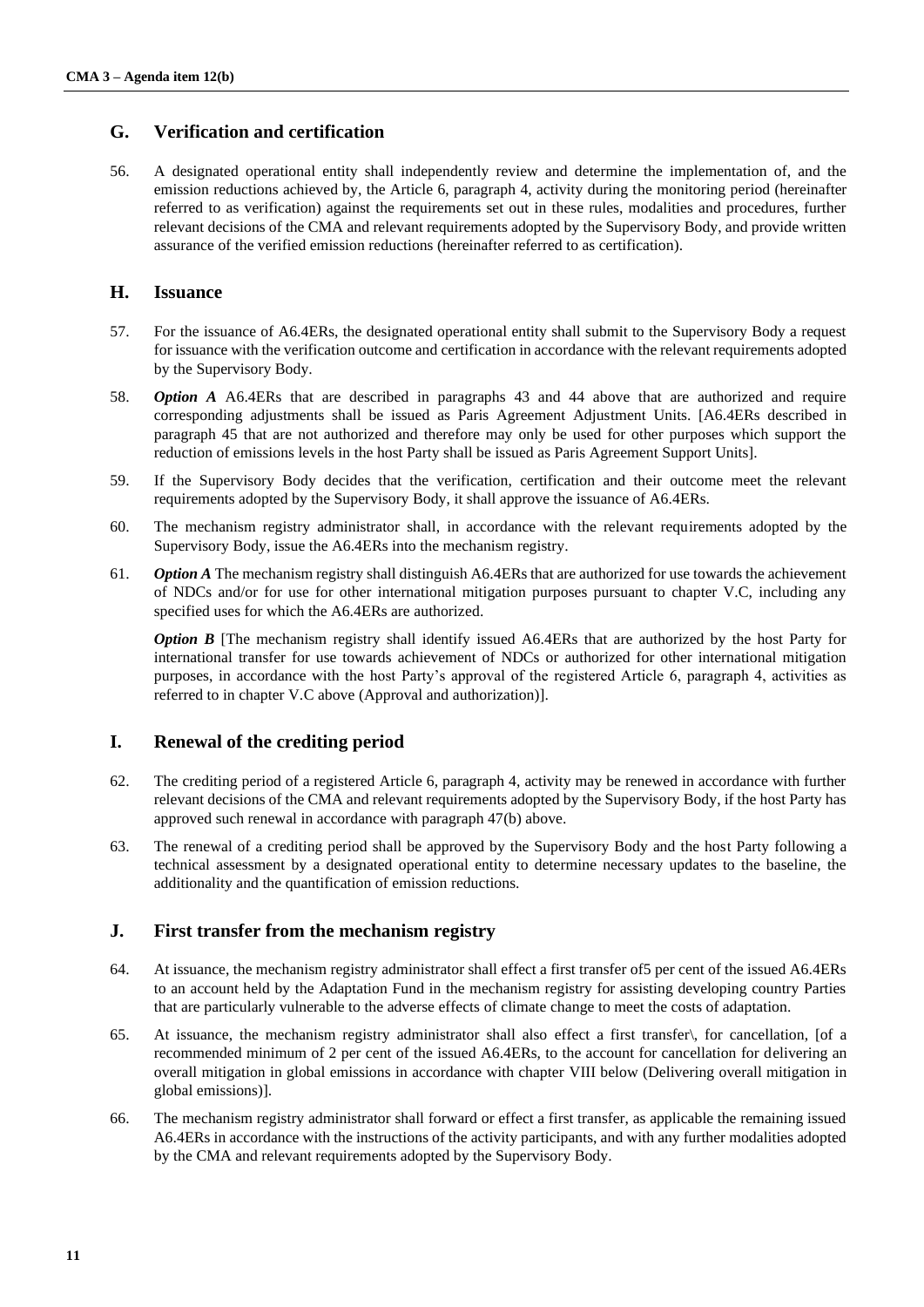### **K. Voluntary cancellation**

67. Activity participants may voluntarily request the mechanism registry administrator to cancel in the mechanism registry a specified amount of A6.4ERs issued in respect of their A6.4 activity.

### **L. Other processes associated with Article 6, paragraph 4, activities**

<span id="page-11-0"></span>68. Stakeholders, activity participants and participating Parties may appeal decisions of the Supervisory Body or request that a grievance be addressed by the Supervisory Body.

## **VI. Mechanism registry**

- 69. The mechanism registry shall contain at least a pending account, holding account, retirement account, cancellation account, account for cancellation towards overall mitigation in global emissions and a share of proceeds for adaptation account, as well as a holding account for each Party and each public or private entity authorized per Article 6, paragraph 4 (b) by a Party that requests an account where that entity meets the requisite identification requirements developed by the Supervisory Body. The mechanism registry shall be connected to the international registry referred to in decision X/CMA.3 (Guidance on to cooperative approaches referred to in Article 6, paragraph 2 of the Paris Agreement).
- 70. The mechanism registry shall be developed and operationalized in accordance with the relevant requirements adopted by the Supervisory Body, that shall include operating at best practice standards for registries.
- 71. The secretariat shall serve as the mechanism registry administrator and maintain and operate the mechanism registry under the supervision of the Supervisory Body.

## **VII. Levy of share of proceeds for adaptation and administrative expenses**

- 72. The share of proceeds that is levied to assist developing country Parties that are particularly vulnerable to the adverse effects of climate change to meet the costs of adaptation shall be delivered to the Adaptation Fund pursuant to decisions 13/CMA.1 and 1/CMP.14.
- 73. The share of proceeds to assist developing country Parties that are particularly vulnerable to the adverse effects of climate change to meet the costs of adaptation shall be comprised of:
	- (a) A levy of 5 per cent of A6.4ERs at issuance; and
	- (b) A monetary contribution related to the scale of the 6.4 activity or to the number of A6.4ERs issued, to be set by the Supervisory Body; and
	- (c) After the 6.4 mechanism becomes self-financing, a periodic contribution from the remaining funds received from administrative expenses as per paragraph 74 below, after setting aside the operating costs for the 6.4 mechanism and an operating reserve, at a level, and with a frequency to be determined by the CMA.
- 74. The share of proceeds to cover administrative expenses shall be set in monetary terms at a level and implemented in a manner to be determined by the CMA.

## <span id="page-11-1"></span>**VIII. Delivering overall mitigation in global emissions**

#### *Option A*

75. Parties are encouraged to voluntarily cancel A6.4 ERs that are not used by any Party or non-Party. Parties that have cancelled A6.4ERs in accordance with this chapter shall apply a corresponding adjustment at first transfer and are encouraged to report the cancellation in accordance with chapter IV of decision X/CMA. 1. [X] per cent of 6.4ERs delivered to the Adaptation Fund shall be offered for cancellation for further mitigation in global emissions.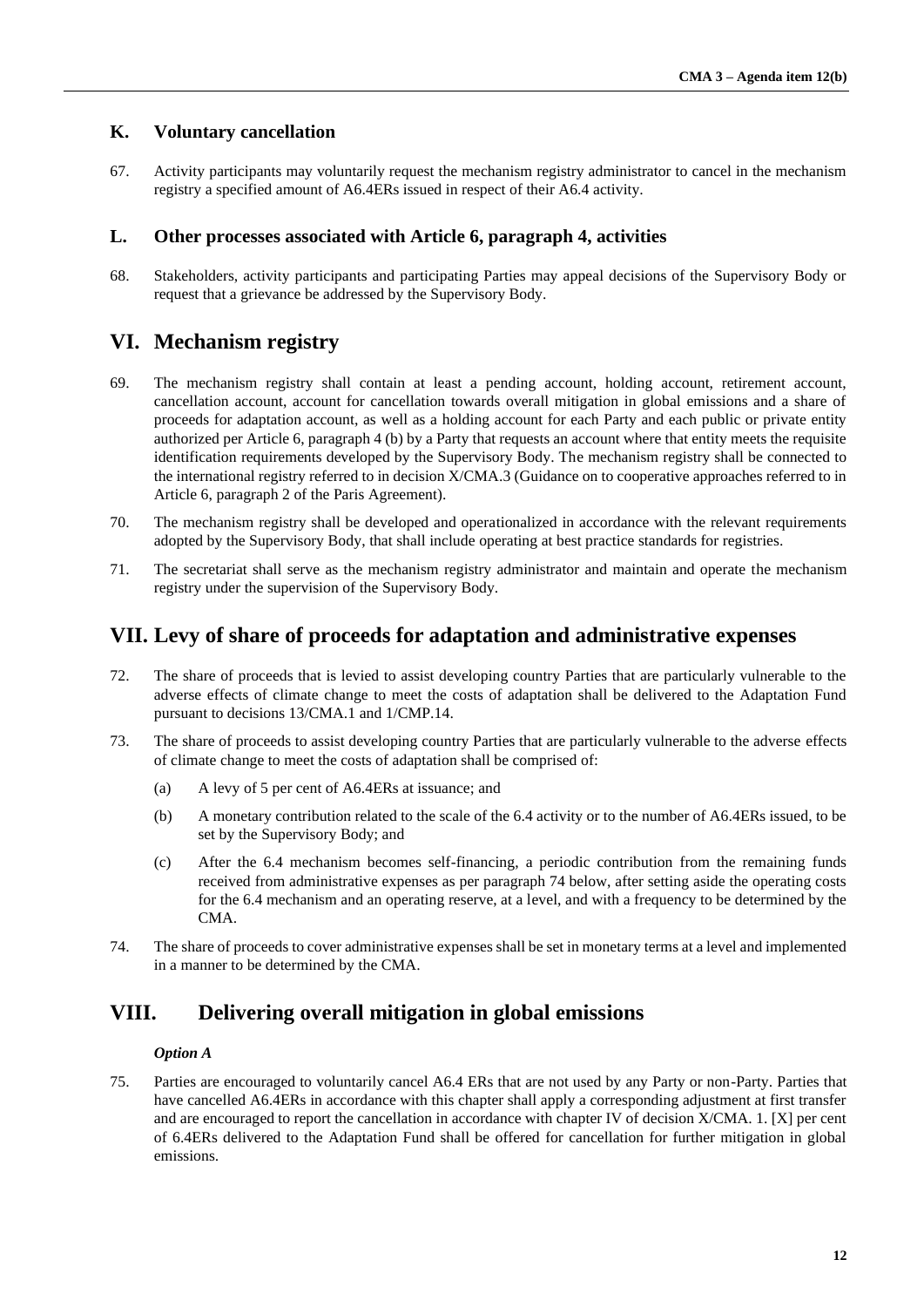#### *Option B*

- 76. Delivery of overall mitigation in global emissions shall be enhanced through mandatory may be enhanced through voluntary cancellation of A6.4ERs that are also accounted for in accordance with the following:
	- (a) The mechanism registry administrator shall effect a first transfer of a recommended minimum of 2 percent of the issued A6.4ERs to the cancellation account in the mechanism registry for overall mitigation in accordance with chapter [V above](#page-6-1) (Article 6, paragraph 4, activity cycle), where those A6.4ERs shall be cancelled;
	- (b) The cancelled A6.4ERs shall not be further transferred or used for any purpose, including towards achievement of any NDC or for other international mitigation purposes or for other purposes;
	- (c) At first transfer of the remaining issued A6.4ERs, the host Party shall make a corresponding adjustment consistent with decision X/CMA.3 (Guidance on cooperative approaches referred to in Article 6, paragraph 2, of the Paris Agreement) for the number of issued A6.4ERs first transferred;
- 77. Parties, activity participants and stakeholders may also request the voluntary cancellation of A6.4ERs in the mechanism registry for the purpose of delivering further overall mitigation in global emissions.
- 78. Participating Parties that have cancelled A6.4ERs in accordance with this chapter shall apply a corresponding adjustment equivalent to the amount cancelled in accordance with Chapter III. B of decision X/CMA.3 (Guidance on cooperative approaches referred to in Article 6, paragraph 2 of the Paris Agreement).

## **IX. Avoiding the use of emission reductions by more than one Party**

#### *Option A*

79. Where a host Party has authorized A6.4ERs for use towards the achievement of NDCs pursuant to chapter V.C above, it shall apply a corresponding adjustment for the first transfer of all authorized A6.4ERs, consistent with decision X/CMA.3 (Guidance for cooperative approaches referred to in Article 6, paragraph 2 of the Paris Agreement).

#### *Option B*

A host Party shall, consistent with decision X/CMA.3 (Guidance on cooperative approaches referred to in Article 6, paragraph 2, of the Paris Agreement):

- (a) Apply a corresponding adjustment, for all A6.4ERs first transferred where they are from the sectors and GHG covered by its NDC unless the A6.4. ERs are not authorized to by the host Party to be used towards achievement of any NDC;
- (b) Apply a corresponding adjustment for all A6.4ERs first transferred where they are from the sectors and GHG not covered by its NDCs from [2031], unless the A6.4ERs are not authorized by the host Party to be used towards achievement of any NDC.

## **X. Use of emission reductions for other international mitigation purposes**

#### *Option A*

80. Where a host Party has authorized A6.4ERs for use for other international mitigation purposes pursuant to chapter V.C above, it shall apply a corresponding adjustment for the first transfer of all authorized A6.4ERs, consistent with decision X/CMA.3 (Guidance on cooperative approaches referred to in Article 6, paragraph 2).

#### *Option B*

81. A host Party shall apply an adjustment for A6.4ERs consistent with chapter IX above (Avoiding the double use of emission reductions by more than one Party) and decision X/CMA.3 (Guidance on cooperative approaches referred to in Article 6, paragraph 2).